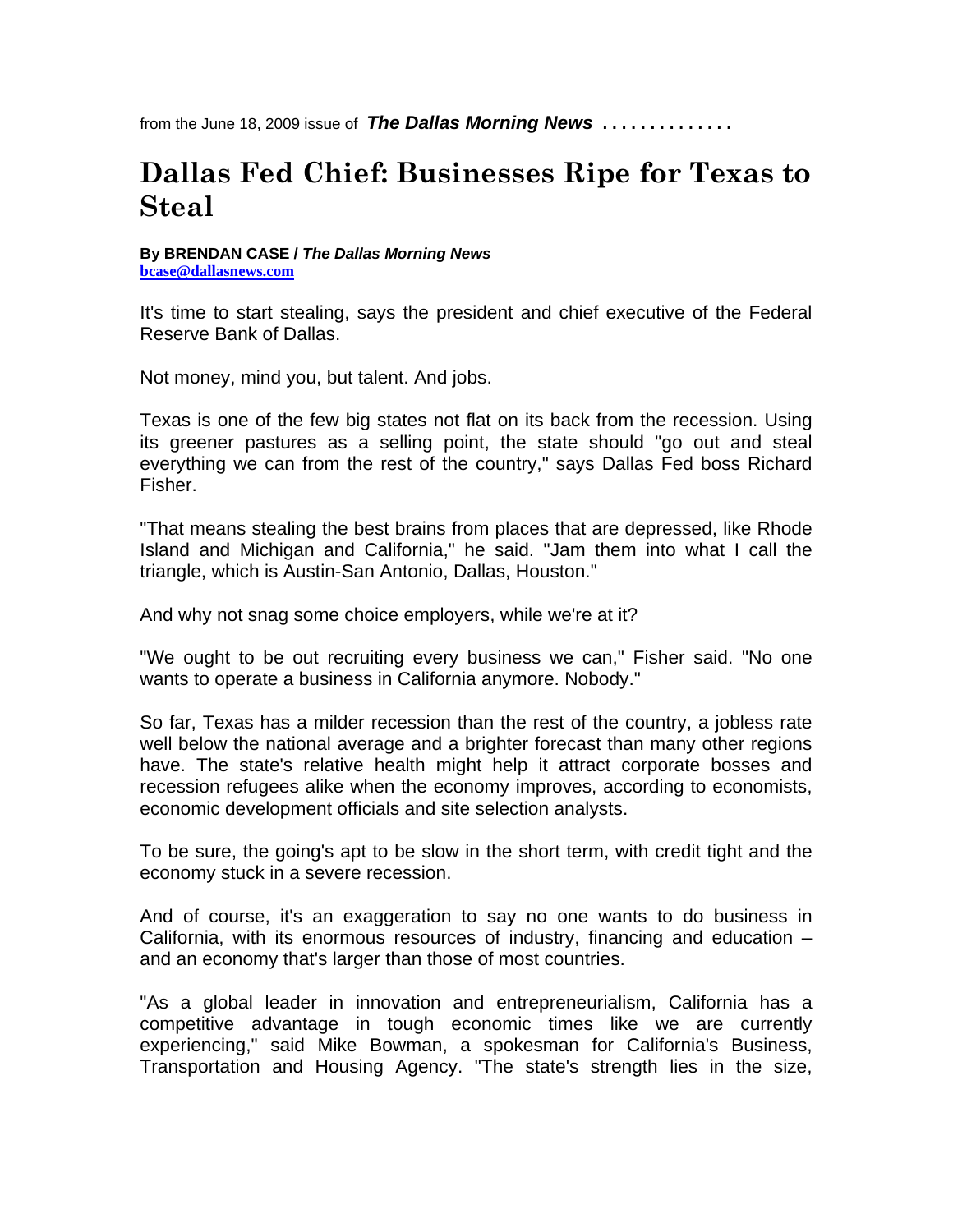diversity and adaptability of its economy as well as in the talent and range of its population."

Much the same goes for Michigan, New York, New England and other places where businesses face a bad economy, high costs or both.

"It's a case-by-case basis," said Mark Arend, editor of *Site Selection* magazine, which tracks corporate expansion decisions. "For some companies, it may make all the sense in the world to relocate to Texas. But for others, it may not make any sense."

Texas has a cluster of large cities, a web of transportation links and relatively low costs – a rare combination in the rest of the country.

John Boyd, a business location consultant in Princeton, N.J., toted up the expense of operating corporate headquarters in 55 cities and found that Dallas had the second-lowest cost after Phoenix.

That may give North Texas and the rest of the state a leg up in the current environment, said Boyd, who heads up the **Boyd Co.**

"Comparative costs are white-hot issues in corporate boardrooms right now, and it's largely because of global considerations and the current recession," he said. "Texas enters this environment with a very attractive position. Your costs are generally low, by national standards."

On the other hand, the recession is slowing down some expansion projects, as many companies struggle to find financing or simply focus on survival.

Employers looking to move operations from such states as California, Florida and Arizona – poster children of the housing bust – might have employees who would be hard-pressed to sell their homes.

"We are still seeing a nice volume and a nice number of projects in the pipeline," said Mike Rosa, vice president of economic development at the Dallas Regional Chamber. "But the movement of projects through that pipeline is a little slower than usual."

"If past is prologue, and I think it will be, we will see a renewed migration of people and businesses into Texas and in particular the Dallas-Fort Worth area," said Bernard Weinstein, a University of North Texas economist. "It will be a combination of push factors in the most distressed areas of the country and pull factors in places like Texas."

Let the stealing begin.